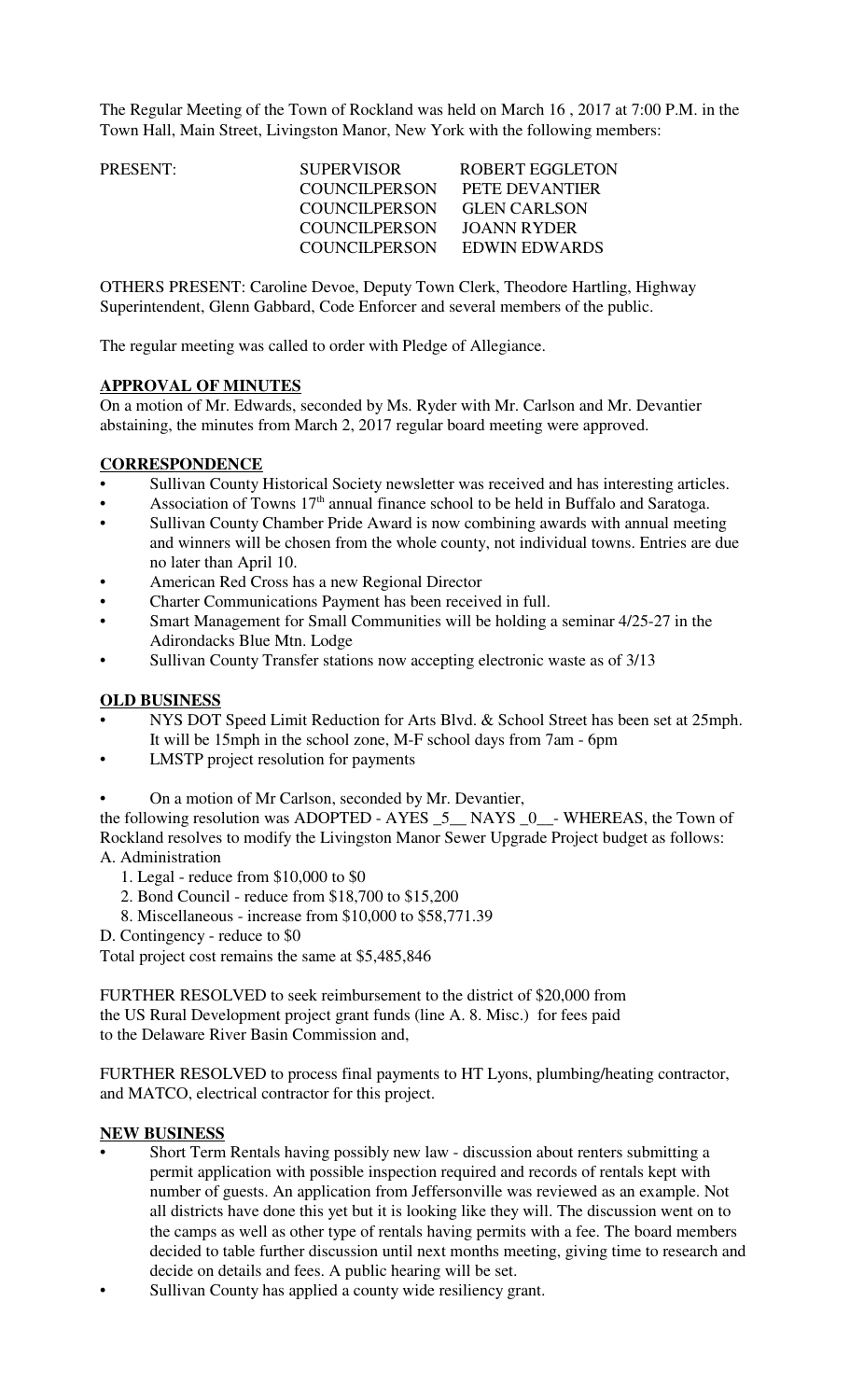# *REGULAR MEETING, TOWN OF ROCKLAND, March 16, 2017*

### **NEW BUSINESS** cont'

- Speed reduction for Stewart Ave. in Roscoe was discussed after complaints of speeding. The Town will contact DOT to check it out and also notify the Sheriffs to keep watch.
- Draft work is being done on Noise Ordinance and the Local Law will need to be changed by adding a "B" section. On a motion by Mr. Carlson, seconded by Mr. Devantier with all in favor, a public hearing to amend Chapter 122 "noise" will be set for April 6.

## **DEPARTMENT HEADS**

Ted Hartling, Highway Superintendent - Campbell Freight was the bid winner for new truck at \$204,800. A motion was made by Mr. Edwards, with Ms. Ryder seconded, all were in favor to accept truck bid.

Receiving phone calls about snow removal where it has been piled up, but they have to wait until it stops snowing. It would cost \$8,000 for three trucks and this does not include the loader. Glenn Gabbard, Code Enforcer - Working with Ken Klein about the unsafe Tuttle building getting authorization to take action to make it safer.

### **APPROVAL OF BILLS**

On a motion of Mr. Carlson, seconded by Mr. Edwards, the following resolution was ADOPTED - VOTE - AYES 5, NAYS 0 - RESOLVED - to approve the bills on the abstract #6 in the following amounts:

| General Fund           | 85 to 108 | \$23,315.56 |
|------------------------|-----------|-------------|
| Highway                | 82 to 99  | \$39,882.84 |
| Liv. Manor Sewer       | 44 to 51  | \$6,017.08  |
| Liv. Manor Water       | 37 to 45  | \$3,703.58  |
| Roscoe Sewer           | 32 to 39  | \$3,560.10  |
| Roscoe Rockland Water  | 28 to 35  | \$3,047.30  |
| Roscoe Rockland Light  | 9 to 10   | \$1,167.60  |
| Liv. Manor Light       | $5$ to 6  | \$2,068.25  |
| Hazel Park Light       | $5$ to 6  | \$<br>55.80 |
| <b>LM</b> Construction | 14        | \$4,129.45  |
| Trust & Agency         |           | \$1,650.00  |

### **PUBLIC COMMENT**

No Public comment

### **ADJOURNMENT**

On a motion of Ms. Ryder, seconded by Mr. Devantier and carried, the meeting was adjourned at 8:05 P.M.

Respectfully submitted,

 $\frac{1}{\sqrt{2}}$  ,  $\frac{1}{\sqrt{2}}$  ,  $\frac{1}{\sqrt{2}}$  ,  $\frac{1}{\sqrt{2}}$  ,  $\frac{1}{\sqrt{2}}$  ,  $\frac{1}{\sqrt{2}}$  ,  $\frac{1}{\sqrt{2}}$  ,  $\frac{1}{\sqrt{2}}$  ,  $\frac{1}{\sqrt{2}}$  ,  $\frac{1}{\sqrt{2}}$  ,  $\frac{1}{\sqrt{2}}$  ,  $\frac{1}{\sqrt{2}}$  ,  $\frac{1}{\sqrt{2}}$  ,  $\frac{1}{\sqrt{2}}$  ,  $\frac{1}{\sqrt{2}}$ Caroline Devoe, Deputy Town Clerk